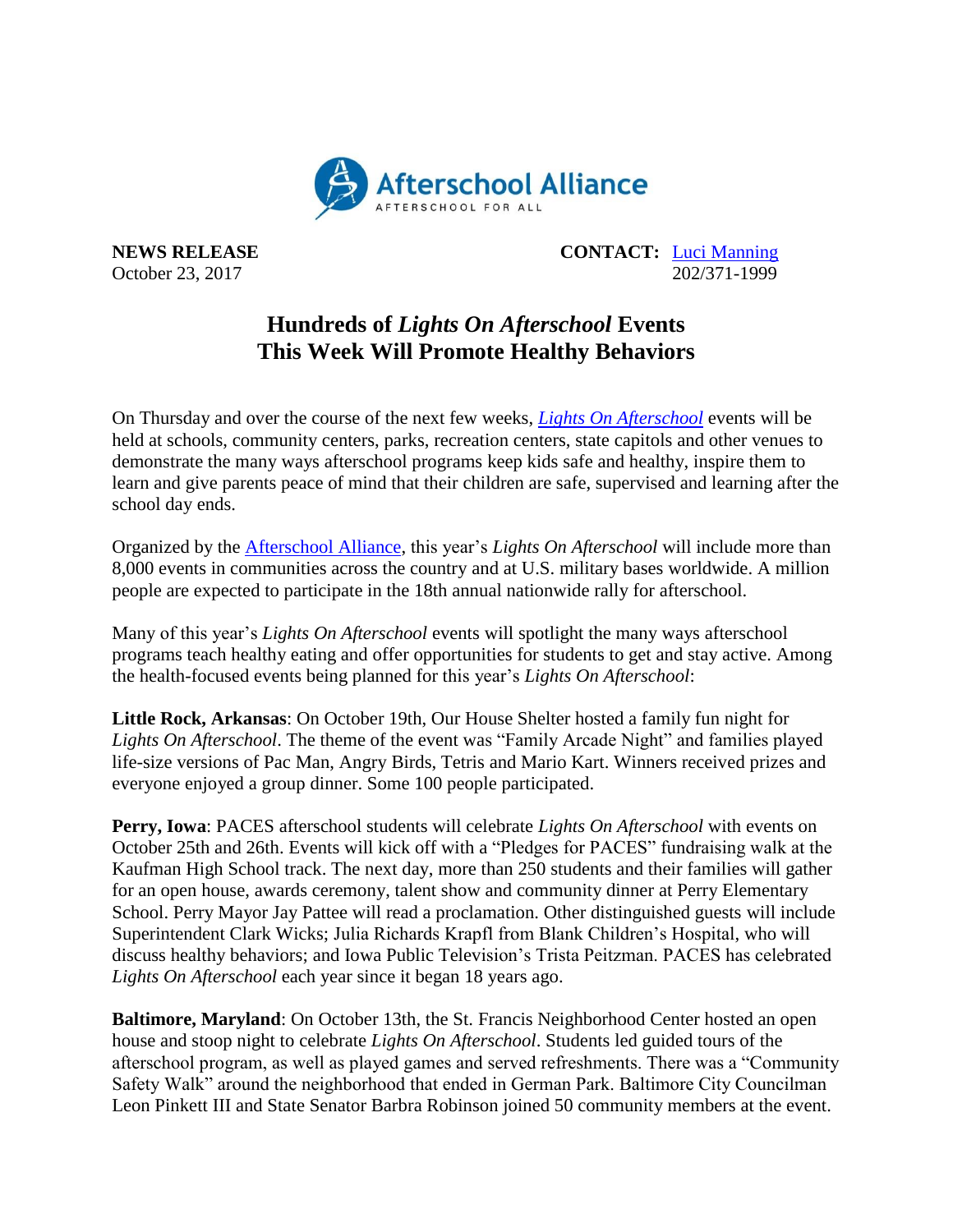**New York, New York**: For *Lights On Afterschool*, the Children's Aid Society will host a rally on October 26th. Students will advocate for afterschool programs in their community with a tenblock march around their afterschool program. Tables will display the various activities offered after school. After the march, the students will take a group picture in the shape of a lightbulb. As many as 200 people are expected.

**Allentown, Pennsylvania**: On October 26th, the Allentown School District will host an involvement fair and showcase for *Lights On Afterschool*. There will be information tables describing school events and afterschool programs and resources, including "Mission Possible," offerings from Girls on the Run, and the LEGO and games club. The dance, step and cheerleading team and the guitar club will perform. Afterschool students in the video production crew will show the video they created and directed, which describes why afterschool programming is important.

**Cranston, Rhode Island**: The Kidventure, Bain+2 and Camp XL Afterschool and Summer Learning Programs will celebrate *Lights On Afterschool* with the third annual Cranston Cancer Survivors Walk on October 26th. The walk will have an "Amazing Race" theme, and students and family members will learn about careers, higher education and topics related to curing cancer. The walk will also celebrate career and college readiness with a "Wall of Careers" that showcases students and their families. District Administrator Joseph Rotz and a representative from U.S. Rep. Jim Langevin's office will attend, along with more than 200 others.

**Watertown, South Dakota**: For *Lights On Afterschool*, the Boys & Girls Club of Watertown will host a week-long fitness competition from October 23rd to the 27th to promote afterschool programs and healthy habits. Each day, students will participate in activities such as obstacle courses, long jumps, 40-yard dashes and other track and field events to encourage them to be active and healthy. Students will also receive healthy snacks each day. Some 100 students are expected to attend the competitions.

**Cheyenne, Wyoming**: The Boys & Girls Club of Cheyenne will host an active night at the club to celebrate *Lights On Afterschool*. The event will highlight its Girls on the Run program with a short run in the gym for boys and girls in the club. Teachers will also organize a flag football game and competitions in pool, foosball, air hockey and more. Participants will also work on lightbulb-themed art projects. Some 250 students, parents and community members will attend the October 26th event.

"The healthy habits afterschool programs instill in children and youth can last a lifetime," said Afterschool Alliance Executive Director Jodi Grant. "This week and for the rest of October, *Lights On Afterschool* events across the country are showcasing how afterschool programs are promoting wellness, from serving nutritious snacks to inspiring students to move and get fit." Many programs have implemented the National AfterSchool Association's Healthy Eating and Physical Activity Standards, which provide evidence-based, healthy eating and physical activity (HEPA) standards that foster the best possible nutrition and physical activity outcomes for kids attending out-of-school time programs.